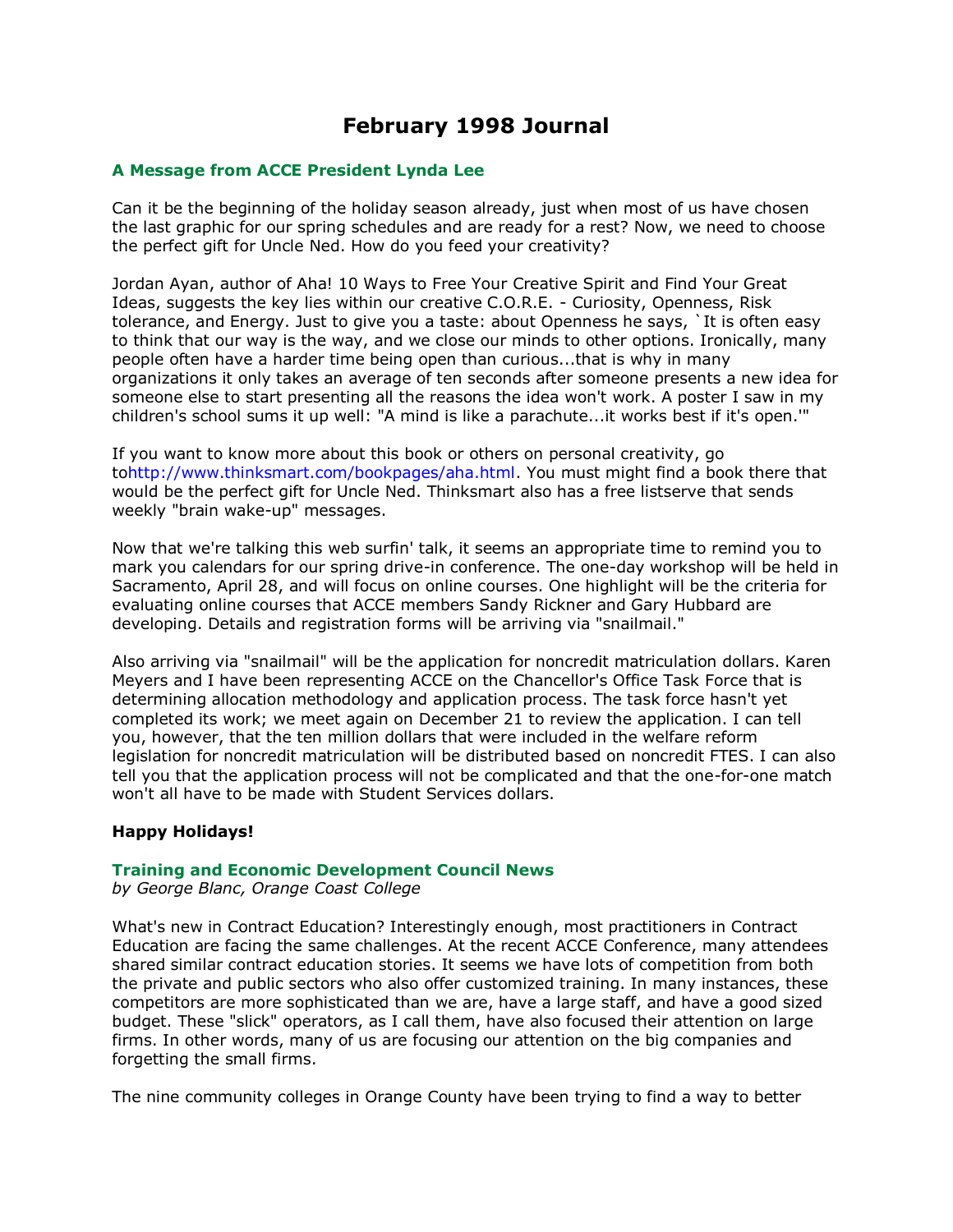serve our small business community of more than 90,000 firms. What an opportunity!

In the last issue of the Journal, if you recall, I mentioned that OC4 (Orange County four community college districts) were unofficially organized to provide, among other services, customized training to all businesses, large or small. Ideally, businesses would only need to call one "800" number and one of the nine colleges would immediately respond to the business in need of our services. Unfortunately, OC4 is currently facing some bureaucratic challenges. Soon, we hope, these challenges will be resolved and the "800" number will be in service.

## **Community Education Council News**

*by Tom Travis, Napa Valley College*

The Community Education (fee-based) break-out session at the October ACCE Conference in Costa Mesa was a gold mine of information, especially for those programs trying to position themselves as players in welfare reform training. Of particular assistance was Karen Meyers of Mt. San Antonio College. Karen has a firm knowledge of the role of community education and a number of programs and procedures in place for welfare reform training.

In a brainstorming and sharing session, participants identified a number of challenges related to the welfare reform task: Getting our colleges to see our role in welfare reform, educating the key players on campus as to who we are and what we can do, identifying feebased programs which can address the short-term training requirements, and funding these fee-based classes/programs through user fees or referral agencies. One fact, which was initially misunderstood by many at the conference, was that the Chancellor's Office TANF dollars soon to be distributed will not actually pay for any training. Those funds will pay for planning, curriculum, coordination, research, etc., related to the provision of education and related student services for the target population. The funding for actual instruction, however, is to be covered within credit and noncredit apportionment. The Federal welfare reform training dollars, however, will probably be channeled through PICs (Private Industry Councils) or some other designated agencies who will have to contract for training services with education service providers. Community Education programs will be prime targets for these kinds of referrals. It is my understanding that a college must register as a provider and get on the approved vendor list by a certain deadline. Karen Meyers stated that the deadline in her area is Jan. 31. The Federal dollars are supposed to begin flowing some time next year.

Federal training funds will be county-driven, so it will be important to become part of the county delivery system. Training must be very focused and short term with high employment potential and clearly identified skills outcomes. Studies outlining the projected jobs in your area are available through your college vocational administrator. While it is important not to duplicate credit programs, there are models (Mt. Sac) where credit, noncredit, and fee-based are combined. Participants at the ACCE conference brainstormed a list of existing programs within community education programs in the state: supervisory certificate, bank teller training, computer training, food sanitation and safety, cooking school, business accounting on professional categories, truck driver schools, pharmacy tech, human resources tech, retail floristry, purchasing management, production and inventory control, and ESL institutes, to name a few.

In order to provide mutual support, the ACCE members suggested that we: 1) work together to share information and develop programs; 2) share course outlines for successful courses, 3) explore ways of jointly offering programs (Orange County model), and 4) use ACCE to keep the membership informed of developments and successes. For suggestions,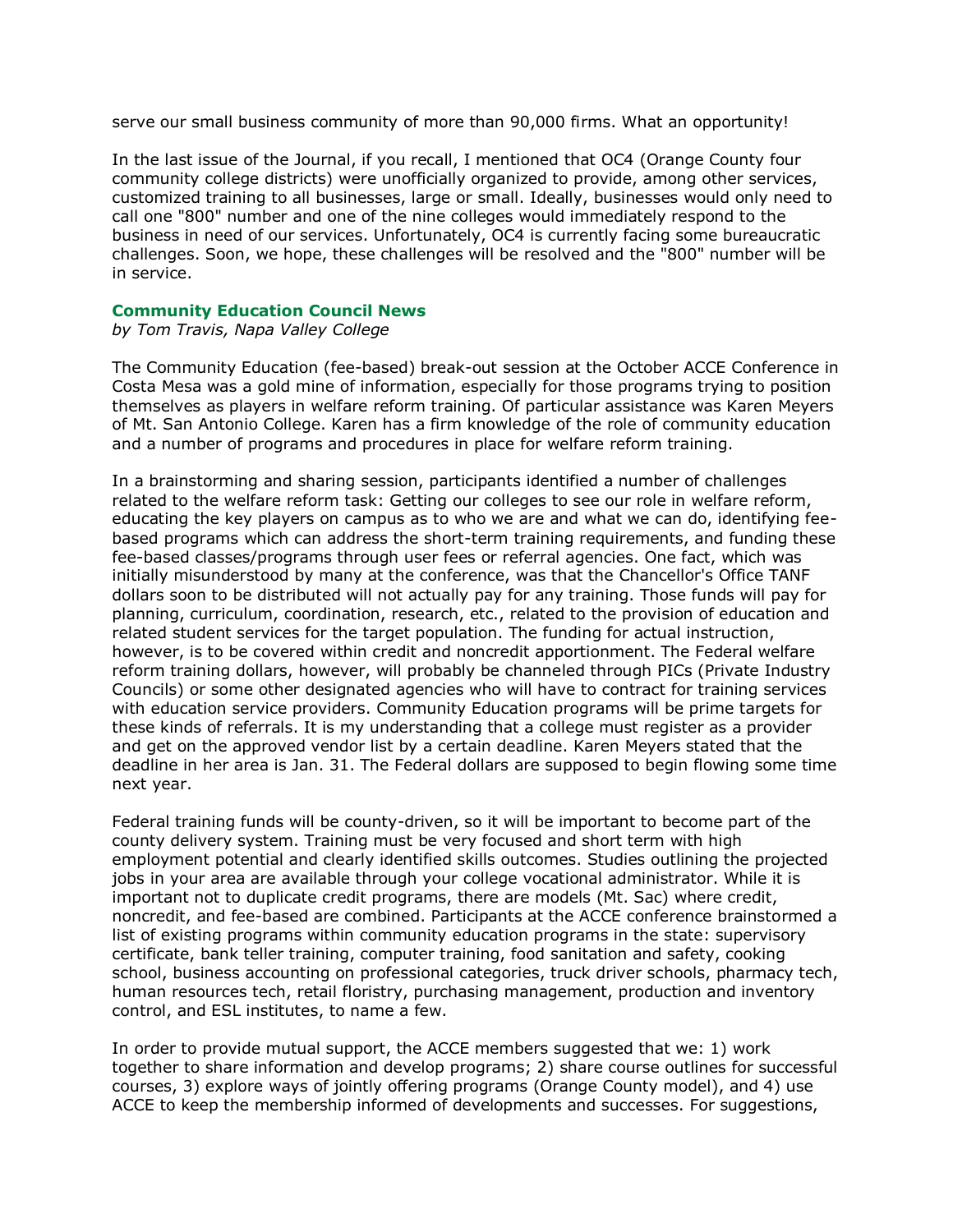questions, or information, please contact the ACCE Community Services Council chaired by yours truly. I can be reached at the following email address: [ttravis@admin.nvc.cc.ca.us.](mailto:ttravis@admin.nvc.cc.ca.us.)

#### **Noncredit and Adult Education Council**

*by Lani DeVincentis, Glendale College*

On Tuesday, October 21, a group of adult educators met at the Board Room of the Los Angeles Unified School District to once again address the Joint Board Task Force on Noncredit and Adult Education. James Figueroa from LAUSD spoke on behalf of the K-12 adult schools, and I spoke for the community college non-credit practitioners. Then testimony from the field was solicited and a group of speakers from both sides gave brief statements on the issues from their perspectives.

The amazing thing from my point of view was that the overwhelming majority of the testimony was in support of both segments continuing their involvement in delivery. I didn't notice any strong movement to choose up sides and draw lines in the sand. I believe we echoed each other's sentiments on the need for increased funding, lifting the cap in strategic areas, and the need for coordination at the state level.

The next meeting will be in San Diego February 26 at the Education Cultural Complex, 4343 Ocean View Blvd. There will be one major presentation from each side, and time permitting, an opportunity for people from the field to give input. As usual, we need to be visible. In San Diego, because most of the program is offered through the college, there should be great support. I encourage any of you who can be there to attend.

My real concern is with the last two meetings: March 30, at De Anza College in Cupertino, and May 5, at the Diagnostic Center-Central, 1818 W. Ashlan, in Fresno. There aren't many programs in these areas that are college-based and lasting impressions are important. I hope Bob Points from Merced and his staff can be available for a presentation at the last meeting. Hopefully, the San Francisco Centers can pack the house and make their presence known at the Cupertino meeting.

#### **It's Time To Become a Member!**

*by Pam Beauer, ACCE Membership*

The annual ACCE membership drive is open and your college should be receiving its "Membership-by-Fax" transmission during the early part of December. If you have not yet joined ACCE, it is important that you fill out the membership request fully and request payment from your college so that the ACCE Directory can be properly updated. Conference attendees remember...if you did not pay the \$35 fee in addition to the \$150 Conference fee, then you have not yet joined or updated your membership. If you wish to send personal checks for membership, you can mail them to:

### **College of the Canyons Pam Beauer, ACCE Membership 26455 Rockwell Canyon Road| Valencia, CA 91355**

Make checks payable to ACCE and include your office FAX number on the check. I will fax the information form separately as needed